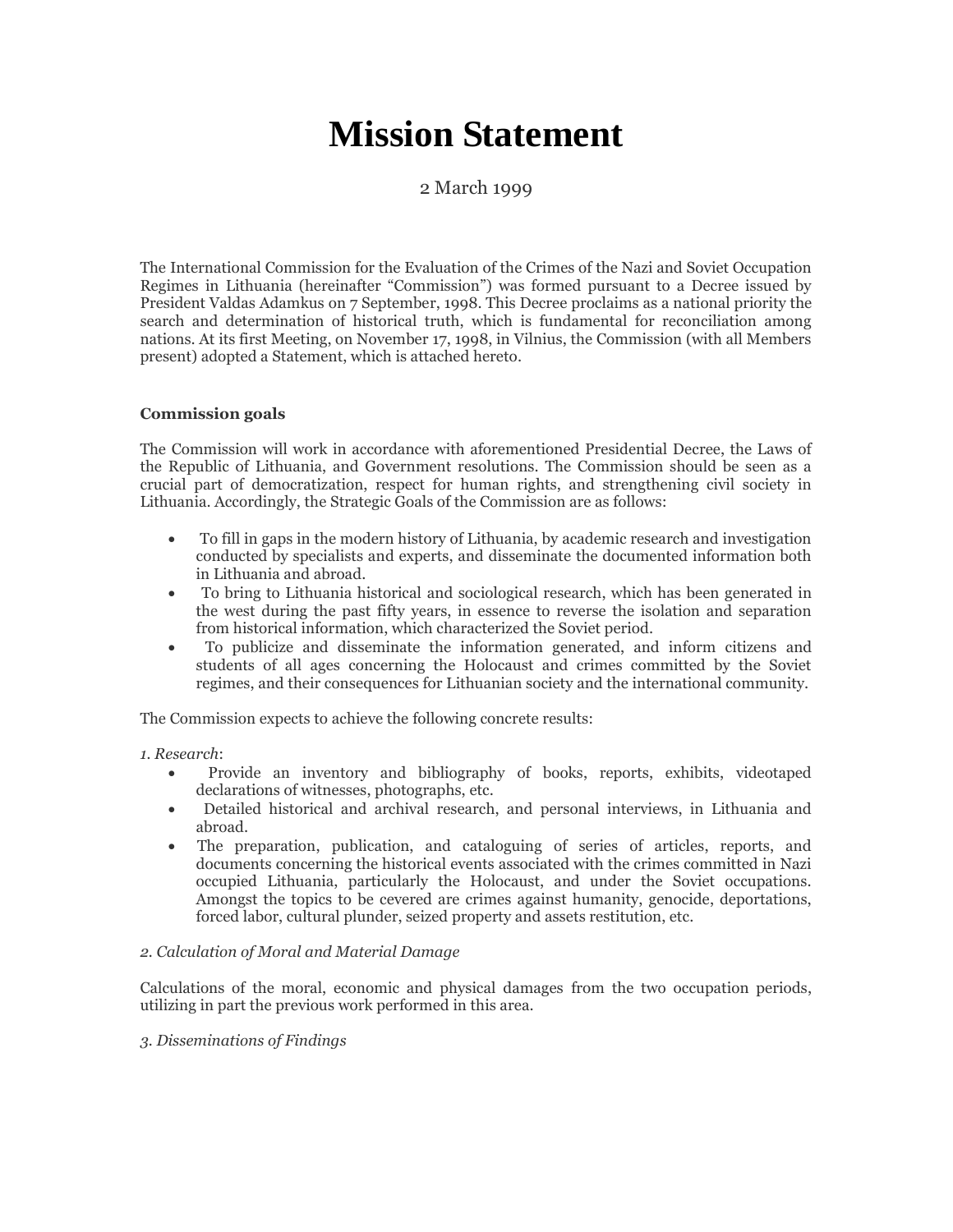- Support for the preparation of educational materials and curriculum for school students at all levels to promote study, discussion, and understanding of Lithuanian history during that period.
- Continuing series of informational seminars for general educational purposes.
- A series of conferences and debates for professionals in various disciplines concerning the Nazi and Soviet occupations. Scholars and officials from abroad will also be involved.
- A media campaign, using Internet as well, to disseminate the results of the Commission's work, and thereby increase the level of public understanding and national reconciliation.

#### **Commission organization and operating procedures**

The Basic structure of the Commission was approved at its first Meeting, on November 17, 1998. All members of Commission carry out their duties on a voluntary basis. Commission members can work at the Commission as employees. To become such, they must terminate any other employment. Their conditions of employment are determined at the Meeting of the Commission.

*Membership*: the Commission is chaired by Emanuelis Zingeris, Signer of the Declaration of Independence of the Republic of Lithuania and Member of Parliament, and professor of History Liudas Truska, of the Vilnius Pedagogical University. The Commission is divided into two Sub-Commissions, to deal with the periods of Nazi and Soviet Occupation, headed by Professor L. Truska and E. Zingeris, respectively. Each Sub-Commission will have its own working group of experts, headed by Julius Šmulkštys and Dalia Kuodytė, respectively. Other Commission members will include Andrew Baker, Saulius Sužiedėlis, Joachim Tauber, Toma Birmontienė, Nicholas Lane, Yuriy Afanasyev, and Vytautas Radžvilas. The exact structure of the Commission will be established in the regulations. The Commission is scheduled to meet twice annually, to discuss presented research materials, make findings, review the work carried out between meetings, approve further work plans and projects and make other important decisions. All discussions and decisions of the Commission will be recorded/transcribed, and kept available at its offices.

*Decision-making*: if decisions are not made by consensus, a vote will be held on a majority basis. If Commission members do not agree with the decisions of the majority of the Commission, they can express a separate opinion.

In order to ensure sustainable and efficient work by the Commission, successful links among all members of the Commission, and cooperation and information sharing with similar commissions abroad, a permanent working group is being formed. This group includes professional researchers and managers, assisted by technical personnel. Commission members have overall responsibility for the work and output of the Commission, the professional researchers, and the staff. They appoint all employees, who are proposed by the Co-Chairmen of the Commission.

One of the two groups of professional researchers will investigate the Nazi occupation, particularly the Holocaust. and the other will investigate the Soviet Occupation. They will both work under the Scientific Secretary. The researchers will discuss operational and procedural issues with the Scientific Secretary, but substantive work falls under the jurisdiction of the Head of each Sub-Commission. The Scientific Secretary will have one full-time Assistant. Technical personnel will work under the Executive Director, who is also responsible for representing the Commission, preparing work plans and status reports, executing contracts, raising funds, and ensuring that the usage of funds is in accordance with the purposes of the Commission. The Executive Director will have one full-time Executive Assistant.

At full-strength, the *staff* will consist often full-time employees, who will carry out the day-to-day work.

Their responsibilities include: